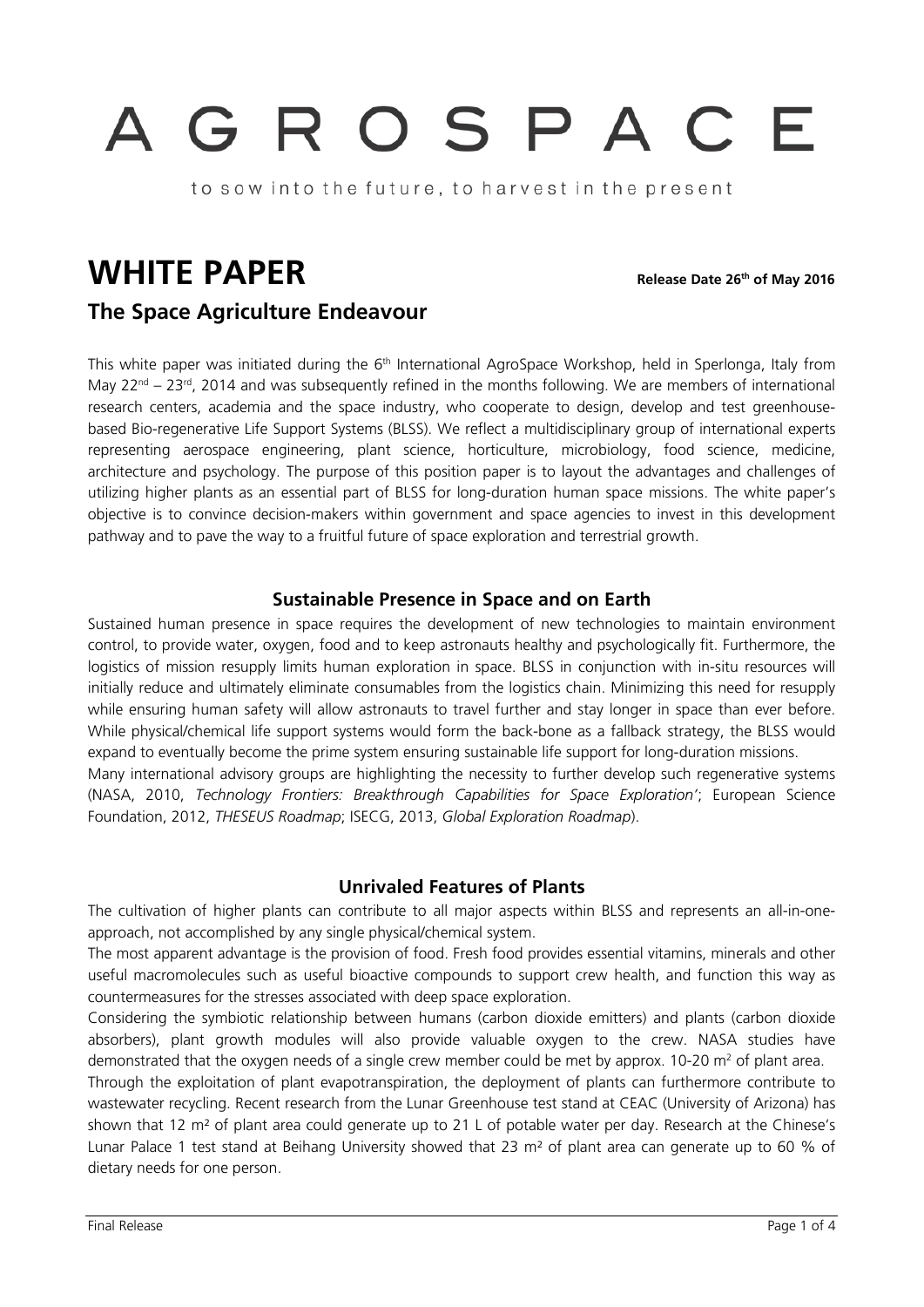Astronaut physical and psychological well-being is vital, especially during long duration missions with constant isolation in a highly-integrated machinery environment, including the dependency on these machines. The visual appearances of plants ('nature') as well as activities with them ('gardening') and associated design and architectural solutions can greatly enhance the psychological well-being of the crew.

From a long-term perspective, bio-plastic, latex, or other high value compounds that can be generated from plants, will also help reduce consumables and increase mission autonomy. Transforming bio-plastics into granulates and using them with the latest 3D printing techniques, opens a wide variety of in-situ production capabilities.

#### **Accomplishments and Challenges**

Significant investments in unique research infrastructure like Controlled Environment Agriculture (CEA) laboratories, plant test stands, and analogue test sites were completed in recent years to investigate essential aspects of (semi) closed-loop plant cultivation and to develop the required plant cultivation technologies.

Through the implementation of CEA technologies that carefully control and optimize the provision of nutrients (e.g.,  $H_2O$ , pH, electrical conductivity, as well as soilless cultivation), environmental conditions (e.g., temperature, relative humidity, concentration of  $CO_2 \& O_2$ ), and light, including spectral composition (e.g., red, blue, UV), it is now possible to achieve higher yields and shorter growth cycles. Through CEA, even the exact control of food quality is possible (e.g., phenotype, taste, enrichment of useful substances  $\Rightarrow$  functional food).

Nevertheless, challenges exist in developing cultivation systems. Several key technologies necessary for spacebased plant production are not yet space-qualified or remain in early stages of development. In order to achieve higher Technology Readiness Levels (TRL), higher contributions and budget allocations in respective projects and programs need to be assigned.

Technology gaps include: self-regulating multi-nutrient delivery systems, low mass and actively-cooled LED lighting systems, efficient approaches for capturing and delivering solar light, low-energy water recovery systems, semi-automated planting and harvest systems to minimize crew time, and crops tailored specifically for the constraints of space (e.g., dwarf growth, high harvest index, high productivity). Furthermore, post-harvest procedures including food safety assays need to be developed and tested.

#### **Terrestrial Benefits**

The production of plants with resource-efficient and space-based regenerative principles has great impact on commercial agriculture and contributes to many different socially important challenges that the world faces today (e.g., eco-intensification of production systems, sustainable management of natural resources, contributions to a sustainable food chain and a global food security system).

Climate change is affecting food production through desertification, transforming once fertile lands into inhospitable deserts. Modified greenhouse modules, located in desert regions, can provide an opportunity to utilize these areas for agriculture. Greenhouses optimized with closed-loop habitat technology excel in this purpose due to their low water requirements and waste outputs compared to traditional agriculture. The ability to grow crops throughout the whole year, and minimize crop losses due to drought, insects) and diseases, make these greenhouse modules a potential solution for agriculture in other hostile climates (e.g. polar areas) as well as in remote location (offshore facilities, remote villages, islands, and isolated work sites). Furthermore, critical areas of need include ensuring a safe food supply under emergency conditions following natural disasters (hurricanes, earthquakes, floods), humanitarian crises (famine, refugee camps), and political unrest (military and humanitarian support roles).

One of the recent mega-trends in society is urban agriculture, where vertical farming is a proposed cultivation technique involving large-scale agriculture in urban high-rises or "farmscrapers". These buildings would be able to produce fruits, vegetables and other consumables like pharmaceutical plants (e.g. molecular farming) throughout the entire year independent of season, climate, region and sunlight, offering high yields and nutritional values, while using 98% less water than traditional open field agriculture. This technology will not only save water, fertilizer, and space, but reduces or eliminates discharge into the environment as well. Most importantly, it will be a key technology to secure future food supply of cities while decreasing their ecological footprints.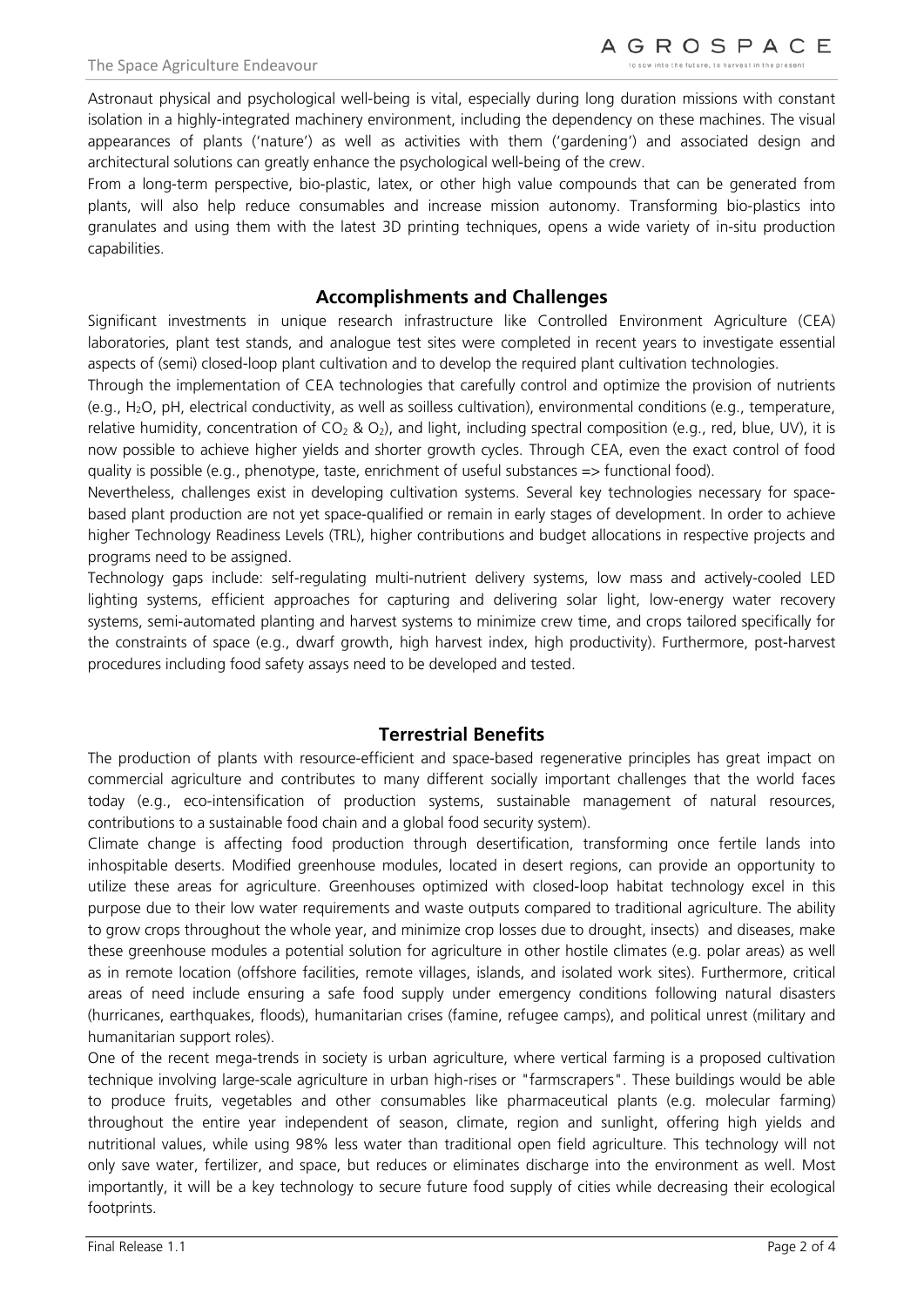#### **Public Engagement**

The fascination of space agriculture is something that the spectrum from young students to grandparents can relate. Plants are something that nearly all people can connect with, whether it is from having a direct "green thumb" experience or simply as a consumer of fruits and vegetables, the importance is obvious. Combining plant growth with space exploration further adds to this fascination and this has been used by a number of countries and leaders in educational curriculum development as a tool to motivate learning across any number of the associated subjects (e.g., mathematics, biology, physics, logistics, sustainability). This has been explicitly demonstrated through highly successful space learning programs such as Tomatosphere, which in Canada and the US alone has reached over 16000 classrooms. We understand the importance and the benefits for the continuation and further enhancement of programs such as the Canadian Space Agency and University of Guelph Tomatosphere project and other notables such as DLR School Lab, University of Arizona Lunar Greenhouse Project, the Beihang University Lunar Palace 1 outreach program, and the NASA led International Space Apps Challenge.

#### **Conclusion**

Bio-regenerative air revitalization, water recycling, waste management and the sustainable production of nutritious food for human survival in space is a challenge that needs to be overcome, not only for space, but also for terrestrial applications.

This research direction can lead to resource-efficient, sustainable living and strengthen the global food, energy and waste recycling industries. The imperatives for this research endeavor are critical and challenging, and the requirement to adapt the CEA technologies for the space sector adds even further challenge. Nevertheless, by investing in this research, new cultivation approaches in producing food and other useful bio-products can be achieved in a resource-efficient manner.

The overall goal is the adaptation, integration and demonstration of higher plant cultivation technologies and operation procedures for safe food production on-board present and future space vehicles (starting with ISS) as well as in future, long-term planetary outposts.

Out of necessity, these actions have to be initially performed on the ground, both in, laboratory environments as well as in extreme environment test beds, such as highly-isolated Antarctic research stations. That is why we believe that much of the essential background technology exists to move forward towards exploration, and we are committed to seeing large-scale, integrated systems evaluated under mission relevant conditions with an analogue mission greenhouse (e.g. Antarctica) in 2017, a full-rack plant growth payload on ISS by 2021, and large-scale payload on either ISS or the lunar surface by 2025. We are hopeful that funding mechanisms in the space agriculture domain will permit these activities and their associated terrestrial benefits to be realized.

*Signatories on next page*